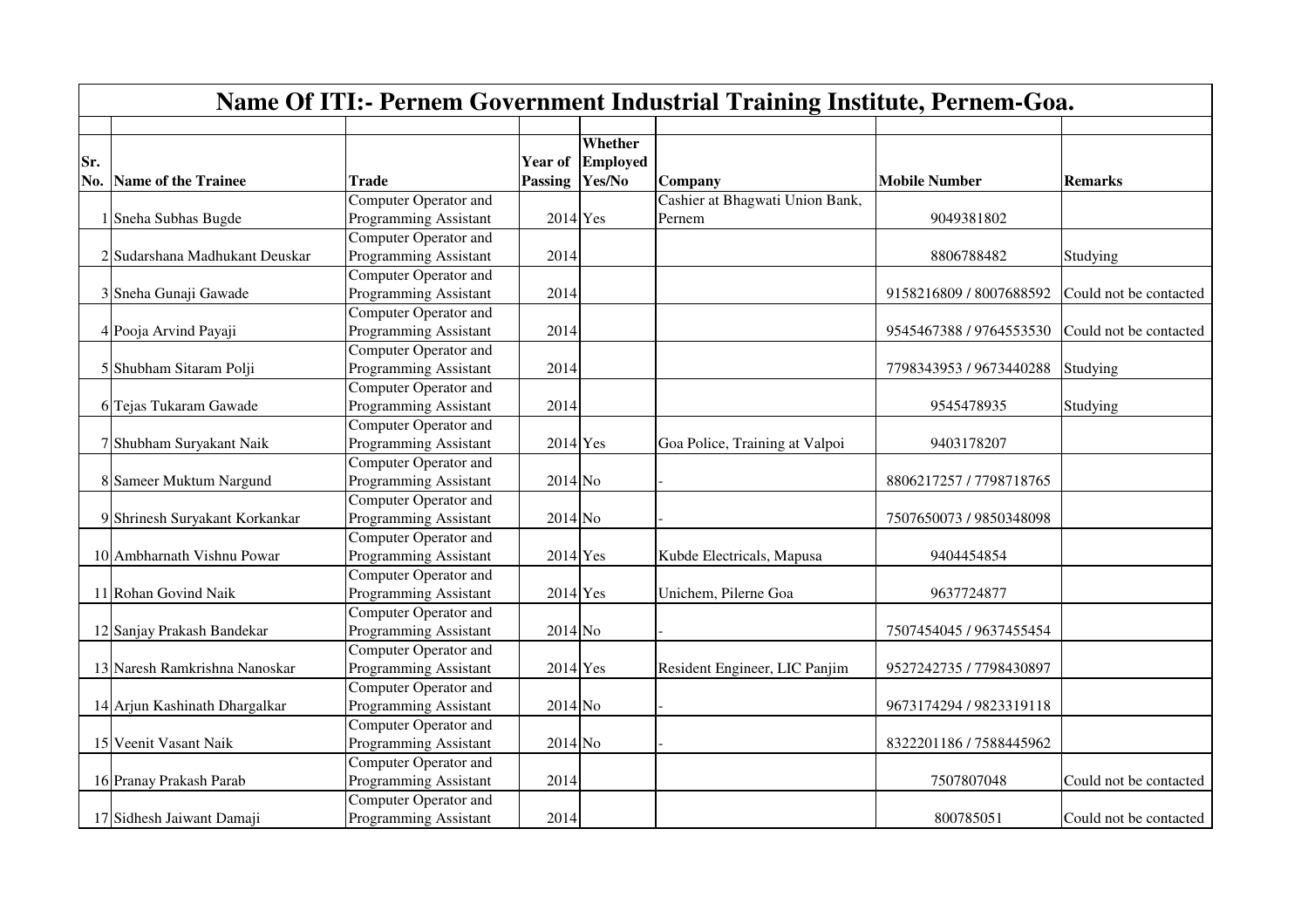|                                  | <b>Computer Operator and</b> |            | Trainee for Audit, for CA in |                         |                        |
|----------------------------------|------------------------------|------------|------------------------------|-------------------------|------------------------|
| 18 Diksha Tukaram Gawade         | <b>Programming Assistant</b> | $2014$ Yes | Panjim                       | 9673571676              |                        |
|                                  | <b>Computer Operator and</b> |            |                              |                         |                        |
| 19 Diksha Kamlakar Kaloji        | <b>Programming Assistant</b> | 2014       |                              | 9049954063 / 9823879266 | Could not be contacted |
|                                  | <b>Computer Operator and</b> |            |                              |                         |                        |
| 20 Shepali Kanta Palni           | <b>Programming Assistant</b> | 2014       |                              | 9420261597              | Could not be contacted |
|                                  | <b>Computer Operator and</b> |            |                              |                         |                        |
| 21 Diksha Shamsundar Mayekar     | <b>Programming Assistant</b> | $2014$ No  |                              | 9764362342 / 9372798869 |                        |
|                                  | <b>Computer Operator and</b> |            |                              |                         |                        |
| 22 Jackmini Jairam Parab         | Programming Assistant        | $2014$ No  |                              | 7875506120              |                        |
|                                  | Computer Operator and        |            |                              |                         |                        |
| 23 Pooja Vinayak Gawas           | <b>Programming Assistant</b> | 2014       |                              | 8275382694              | Studying               |
|                                  | <b>Computer Operator and</b> |            |                              |                         |                        |
| 24 Smita Subhash Naik            | <b>Programming Assistant</b> | $2014$ Yes | Data Entry Operator, Naibag  | 9923668268              |                        |
|                                  | <b>Computer Operator and</b> |            |                              |                         |                        |
| 25 Darshana Eknath Chari         | <b>Programming Assistant</b> | 2014       |                              | 800763516               | Could not be contacted |
|                                  | <b>Computer Operator and</b> |            |                              |                         |                        |
| 26 Shweta Santosh Bagkar         | <b>Programming Assistant</b> | $2014$ Yes | Mobile Recharge Shop, Siolim | 9673439772              |                        |
|                                  | Computer Operator and        |            |                              |                         |                        |
| 27 Seetaram (Saish) Manohar Gore | <b>Programming Assistant</b> | 2014       |                              | 7350520138 / 7588441883 | Could not be contacted |
|                                  | <b>Computer Operator and</b> |            |                              |                         |                        |
| 28 Umesh Prakash Kalshavkar      | Programming Assistant        | 2014       |                              | 8007815201              | Studying               |
|                                  | <b>Computer Operator and</b> |            |                              |                         |                        |
| 29 Yogesh Ulhas Gadekar          | <b>Programming Assistant</b> | $2014$ No  |                              | 8007565930              |                        |
|                                  | Computer Operator and        |            |                              |                         |                        |
| 30 Sudan Arjun Palni             | <b>Programming Assistant</b> | 2014       |                              | 9823813585 / 9049547602 | Could not be contacted |
|                                  | Computer Operator and        |            |                              |                         |                        |
| 31 Rajat Ramakant Damaji         | Programming Assistant        | $2014$ No  |                              | 7507807196              |                        |
|                                  | <b>Computer Operator and</b> |            |                              |                         |                        |
| 32 Parag Prabhakar Gawandi       | Programming Assistant        | $2014$ No  |                              | 9764816632              |                        |
|                                  | Computer Operator and        |            |                              |                         |                        |
| 33 Navina Sonu Dabale            | <b>Programming Assistant</b> | 2014       |                              | 7507782006              | Could not be contacted |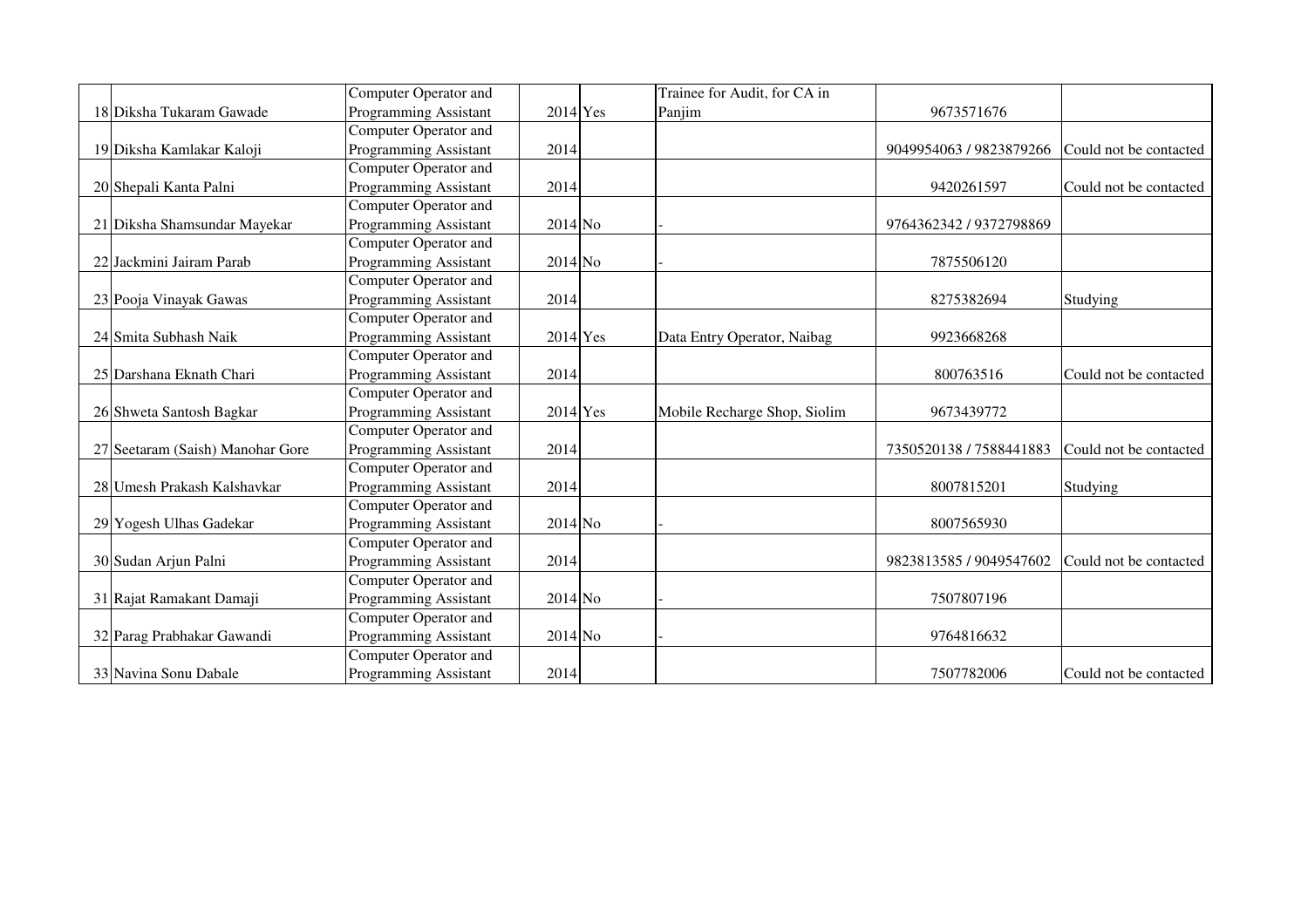|     | Name Of ITI:- Pernem Government Industrial Training Institute, Pernem-Goa. |         |                       |                         |                  |                      |                        |  |  |  |  |
|-----|----------------------------------------------------------------------------|---------|-----------------------|-------------------------|------------------|----------------------|------------------------|--|--|--|--|
|     |                                                                            |         |                       |                         |                  |                      |                        |  |  |  |  |
|     |                                                                            |         |                       | Whether                 |                  |                      |                        |  |  |  |  |
| Sr. |                                                                            |         |                       | <b>Year of Employed</b> |                  |                      |                        |  |  |  |  |
| No. | <b>Name of the Trainee</b>                                                 | Trade   | <b>Passing Yes/No</b> |                         | Company          | <b>Mobile Number</b> | Remarks                |  |  |  |  |
|     | Jayesh Bharat Parsekar                                                     | Plumber | $2014$ Yes            |                         | Driver, Pernem   | 9545976668           |                        |  |  |  |  |
|     | 2 Udhar Ulhas Naik                                                         | Plumber | 2014                  |                         |                  | 9545470112           | Could not be contacted |  |  |  |  |
|     | 3 Govind Anant Parsekar                                                    | Plumber | 2014                  |                         |                  | 9673875598           | Could not be contacted |  |  |  |  |
|     | 4 Shridhar Bharat Gadekar                                                  | Plumber | $2014$ Yes            |                         | Pulmbing, Siolim | 9158789470           |                        |  |  |  |  |
|     | 5 Vivek Shrihari Harmalkar                                                 | Plumber | $2014$ No             |                         |                  | 9764950869           |                        |  |  |  |  |
|     | 6 Shivanand Manohar Korgaonkar                                             | Plumber | 2014                  |                         |                  | 9011883835           | Could not be contacted |  |  |  |  |
|     | 7 Sameel Ramesh Harmalkar                                                  | Plumber | $2014$ No             |                         |                  | 8408094541           |                        |  |  |  |  |
|     | 8 Shridhar Kusta Narvekar                                                  | Plumber | $2014$ No             |                         |                  | 9623671909           |                        |  |  |  |  |
|     | 9 Pankaj Ramkrishna Morje                                                  | Plumber | $2014$ No             |                         |                  | 8806929592           |                        |  |  |  |  |
|     | 10 Bhikaji Yeshwant Govekar                                                | Plumber | 2014                  |                         |                  | 7507158379           | Could not be contacted |  |  |  |  |
|     | l 1 Nikhil Shrikant Parsekar                                               | Plumber | $2014$ Yes            |                         | Driver, Pernem   | 7769044583           |                        |  |  |  |  |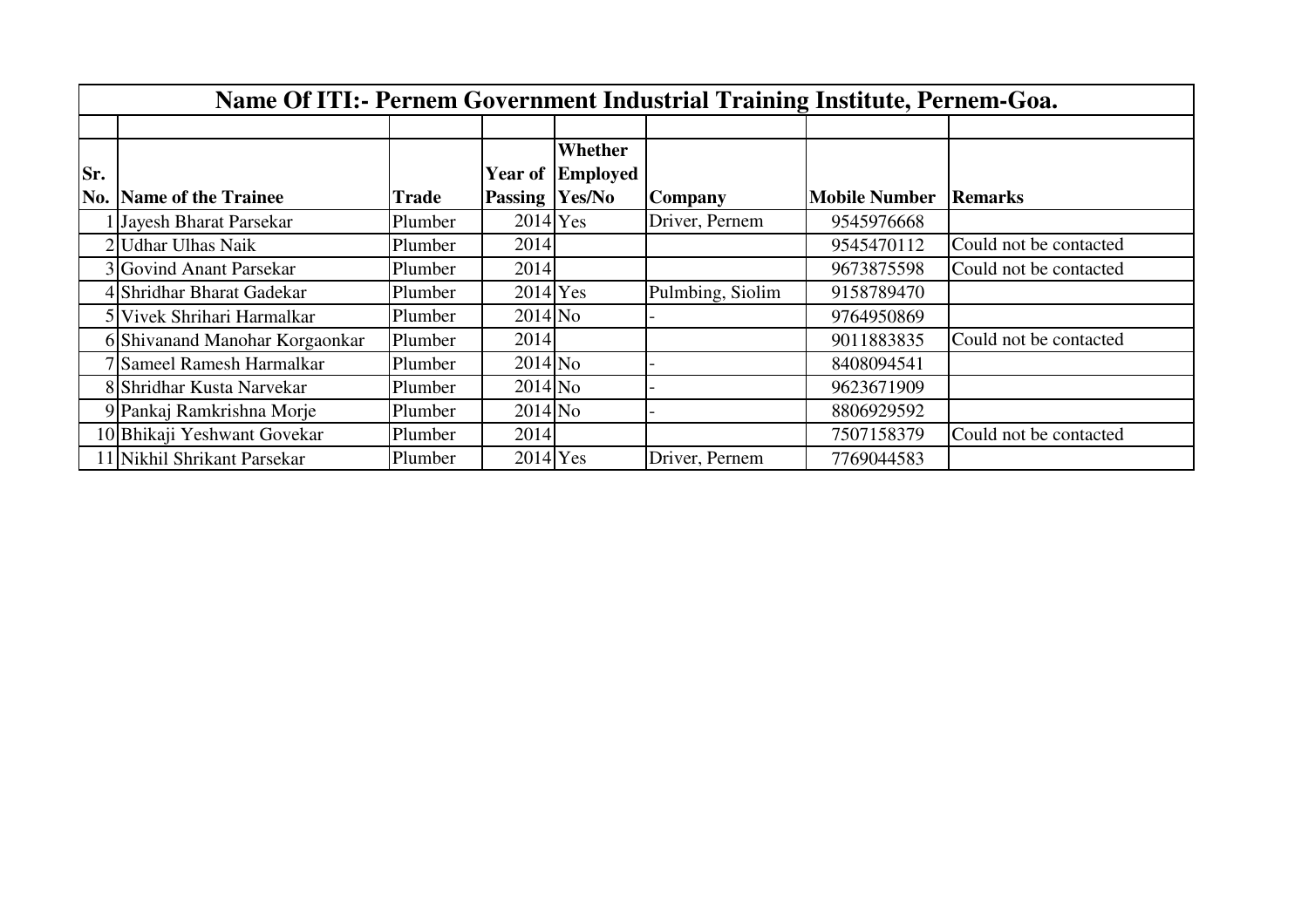|                | Name Of ITI:- Pernem Government Industrial Training Institute, Pernem-Goa. |              |                |                         |                                 |                      |                        |  |  |
|----------------|----------------------------------------------------------------------------|--------------|----------------|-------------------------|---------------------------------|----------------------|------------------------|--|--|
|                |                                                                            |              |                |                         |                                 |                      |                        |  |  |
|                |                                                                            |              |                | Whether                 |                                 |                      |                        |  |  |
| Sr.            |                                                                            |              |                | <b>Year of Employed</b> |                                 |                      |                        |  |  |
| No.            | Name of the Trainee                                                        | <b>Trade</b> | Passing Yes/No |                         | Company                         | <b>Mobile Number</b> | <b>Remarks</b>         |  |  |
|                | Dheeraj Ulhas Shetgaonkar                                                  | Electrician  | $2014$ Yes     |                         | Electrician, For Contractor     | 9674003969           |                        |  |  |
|                | Mangesh Umesh Kadam                                                        |              |                |                         | Electrical Maintainance,        | 9764897073           |                        |  |  |
| $\overline{2}$ |                                                                            | Electrician  | $2014$ Yes     |                         | Kineco, Pilerne                 |                      |                        |  |  |
|                | Sakharam Prakash Salgaonkar                                                |              |                |                         | Goa Police, Training at         | 9764860483           |                        |  |  |
| 3              |                                                                            | Electrician  | $2014$ Yes     |                         | Valpoi                          |                      |                        |  |  |
|                | Nitin Atmaram Narvekar                                                     |              |                |                         | Wireman, Contrator,             | 7875839097           |                        |  |  |
|                |                                                                            | Electrician  | $2014$ Yes     |                         | Porvorim                        |                      |                        |  |  |
|                | 5 Ankesh Eknath Shetgaonkar                                                | Electrician  | 2014           |                         |                                 | 7798396919           | Could not be contacted |  |  |
|                | 6 Pretesh prabhakar Talkar                                                 | Electrician  | $2014$ No      |                         |                                 | 9623501791           |                        |  |  |
|                | 7 Nikhil Nishakant Kanolkar                                                | Electrician  | $2014$ Yes     |                         | Driver, Pernem                  | 7387406432           |                        |  |  |
|                | 8 kamlakant Gurudas Govekar                                                | Electrician  | $2014$ No      |                         |                                 | 7875914046           |                        |  |  |
|                | 9 Bholanath Sahadev Sawant                                                 | Electrician  | $2014$ No      |                         |                                 | 7030425505           |                        |  |  |
|                | 11 Nikhil Ladu Sawant                                                      | Electrician  | 2014           |                         |                                 | 9823247464           | Could not be contacted |  |  |
|                | <b>Gauresh Gurunath Jadhav</b>                                             |              |                |                         | Marketing For DISH TV,          | 9637236366           |                        |  |  |
| 12             |                                                                            | Electrician  | $2014$ Yes     |                         | Panjim                          |                      |                        |  |  |
|                | 13 Aniket Subhash Bugde                                                    | Electrician  | $2014$ No      |                         |                                 | 7875914649           |                        |  |  |
|                | 15 Supresh Gurudas Salkar                                                  | Electrician  | $2014$ Yes     |                         | <b>Crompton Greaves</b>         | 9011198134           |                        |  |  |
|                | Navso Alias Nikhil Rajendra Bhaidkar                                       |              |                |                         | <b>Electrical Maintainance,</b> | 9158505356           |                        |  |  |
| 16             |                                                                            | Electrician  | $2014$ Yes     |                         | For Hotel in Calangute          |                      |                        |  |  |
|                | 17 Nikhil Krishna Naik                                                     | Electrician  | $2014$ No      |                         |                                 | 7875914711           |                        |  |  |
|                | 18 Prajot Manohar Naik                                                     | Electrician  | $2014$ Yes     |                         | <b>Crompton Greaves</b>         | 7875914633           |                        |  |  |
|                | Samith Sakharam Mahale                                                     |              |                |                         | Electrician, Diebold,           | 9637889733           |                        |  |  |
| 19             |                                                                            | Electrician  | $2014$ Yes     |                         | Karaswada                       |                      |                        |  |  |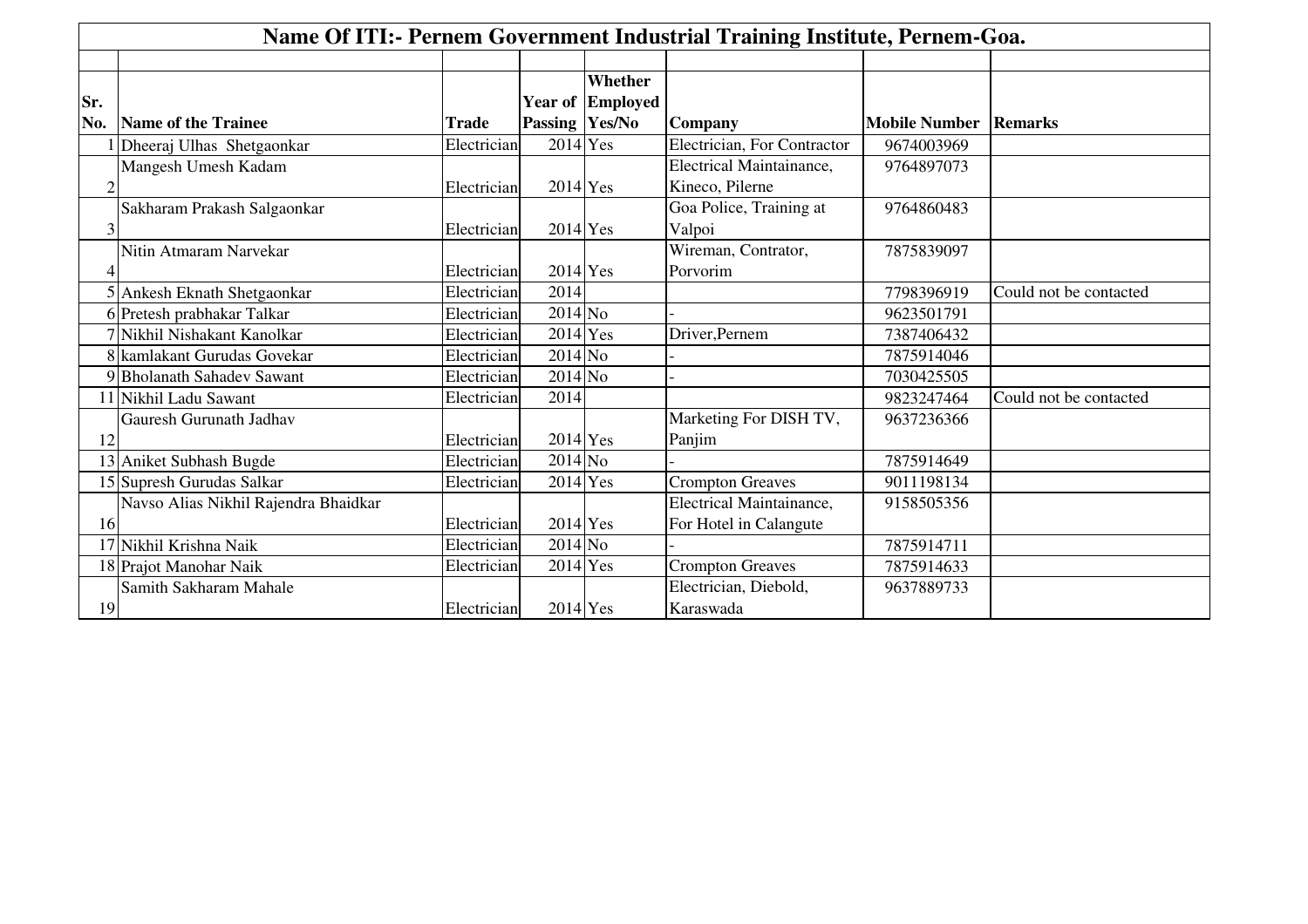|                | Name Of ITI:- Pernem Government Industrial Training Institute, Pernem-Goa. |              |                                  |                                             |                                   |                      |                |  |  |  |  |
|----------------|----------------------------------------------------------------------------|--------------|----------------------------------|---------------------------------------------|-----------------------------------|----------------------|----------------|--|--|--|--|
|                |                                                                            |              |                                  |                                             |                                   |                      |                |  |  |  |  |
| Sr.<br>No.     | <b>Name of the Trainee</b>                                                 | <b>Trade</b> | <b>Year of</b><br><b>Passing</b> | <b>Whether</b><br><b>Employed</b><br>Yes/No | Company                           | <b>Mobile Number</b> | <b>Remarks</b> |  |  |  |  |
| $\mathbf{1}$   | Vishal Vilas Naik                                                          | COE(F & F)   | 2014                             |                                             |                                   |                      |                |  |  |  |  |
| $\overline{2}$ | <b>Aniket Anand Naik</b>                                                   | COE(F & F)   | $2014$ Yes                       |                                             | Working in Garrage                | 9423252692           |                |  |  |  |  |
| 3              | Vishram Vidhyadhar Kerkar                                                  | COE(F & F)   | $2014$ Yes                       |                                             | Working in Garrage                | 8554055652           |                |  |  |  |  |
| 4              | Akshay Kisan Arekar                                                        | COE(F & F)   | $2014$ Yes                       |                                             | Working in Garrage                | 9637832937           |                |  |  |  |  |
| 5              | Ankush Shankar Naik                                                        | COE(F & F)   | $2014$ Yes                       |                                             | Atul Udyog                        | 9158981478           |                |  |  |  |  |
| 6              | Gautam Govind Satardekar                                                   | COE(F & F)   | $2014$ Yes                       |                                             | Putzmeister India Pvt. Ltd.       | 9158282172           |                |  |  |  |  |
| 7              | Ashish Yeshwant Arondekar                                                  | COE(F & F)   | 2014                             |                                             |                                   |                      | Studying       |  |  |  |  |
| 8              | Naveen Vijay Anambalam                                                     | COE(F & F)   | $2014$ Yes                       |                                             | Putzmeister India Pvt. Ltd.       | 7756962689           |                |  |  |  |  |
| 9              | Roshan Ravindra Bandekar                                                   | COE(F & F)   | $2014$ Yes                       |                                             | <b>Own Business</b>               | 9158241430           |                |  |  |  |  |
| 10             | Prasad Bablo Rawool                                                        | COE(F & F)   | $2014$ Yes                       |                                             | Working in Garrage                | 9420013781           |                |  |  |  |  |
| 11             | Vikram Arjun Sawant                                                        | COE(F & F)   | 2014                             |                                             |                                   | 9637273492 Studying  |                |  |  |  |  |
| 12             | Ananda Shantappa Pujari                                                    | COE(F & F)   | $2014$ Yes                       |                                             | <b>Own Business</b>               | 7875506418           |                |  |  |  |  |
| 13             | Akshay Keshav Mhapankar                                                    | COE(F & F)   | 2014                             |                                             |                                   |                      |                |  |  |  |  |
| 14             | Ankush Ganesh Asolkar                                                      | COE(F & F)   | $2014$ Yes                       |                                             | Pai Kane Pvt. Ltd., Pernem        | 9545018622           |                |  |  |  |  |
| 15             | Navnath Vishvanath Shetye                                                  | COE(F & F)   | $2014$ Yes                       |                                             | Working in Garrage                | 8408944502           |                |  |  |  |  |
| 17             | Mayur Mahadev Sawant                                                       | COE(F & F)   | 2014                             |                                             |                                   |                      |                |  |  |  |  |
| 18             | Ashish Ganesh Thali                                                        | COE(F & F)   | $2014$ Yes                       |                                             | Fire Brigade, Goa Govt.           |                      |                |  |  |  |  |
| 19             | Musa Aga                                                                   | COE(F & F)   | $2014$ Yes                       |                                             | Rajendra Iron and Steel, Bicholim | 8552904452           |                |  |  |  |  |
| 20             | Sunraj Narsinva Talaulikar                                                 | COE(F & F)   | $2014$ Yes                       |                                             | Putzmeister India Pvt. Ltd.       | 8550919691           |                |  |  |  |  |
| 21             | Akshay Ramakant Parab                                                      | COE(F & F)   | 2014                             |                                             |                                   |                      |                |  |  |  |  |
| $22\,$         | Pankaj Gundu Nibre                                                         | COE(F & F)   | $2014$ Yes                       |                                             | Putzmeister India Pvt. Ltd.       | 9623914432           |                |  |  |  |  |
| 23             | Sonu Chandrabhushan Saini                                                  | COE(F & F)   | $2014$ Yes                       |                                             | Putzmeister India Pvt. Ltd.       |                      |                |  |  |  |  |
| 24             | Nilesh Budhaji Gawas                                                       | COE(F & F)   | $2014$ Yes                       |                                             | Working in Garrage                | 9405218681           |                |  |  |  |  |
| 29             | Santosh Govind Golvankar                                                   | COE(F & F)   | $2014$ Yes                       |                                             | Power Control, Bicholim           | 8275618289           |                |  |  |  |  |
| 30             | Yashavant Manohar Naik                                                     | COE(F & F)   | $2014$ Yes                       |                                             | Working in Garrage                |                      |                |  |  |  |  |
| 31             | Shubham Santosh Gawas                                                      | COE(F & F)   | 2014 Yes                         |                                             | Pai Kane Pvt. Ltd., Pernem        | 9405199964           |                |  |  |  |  |